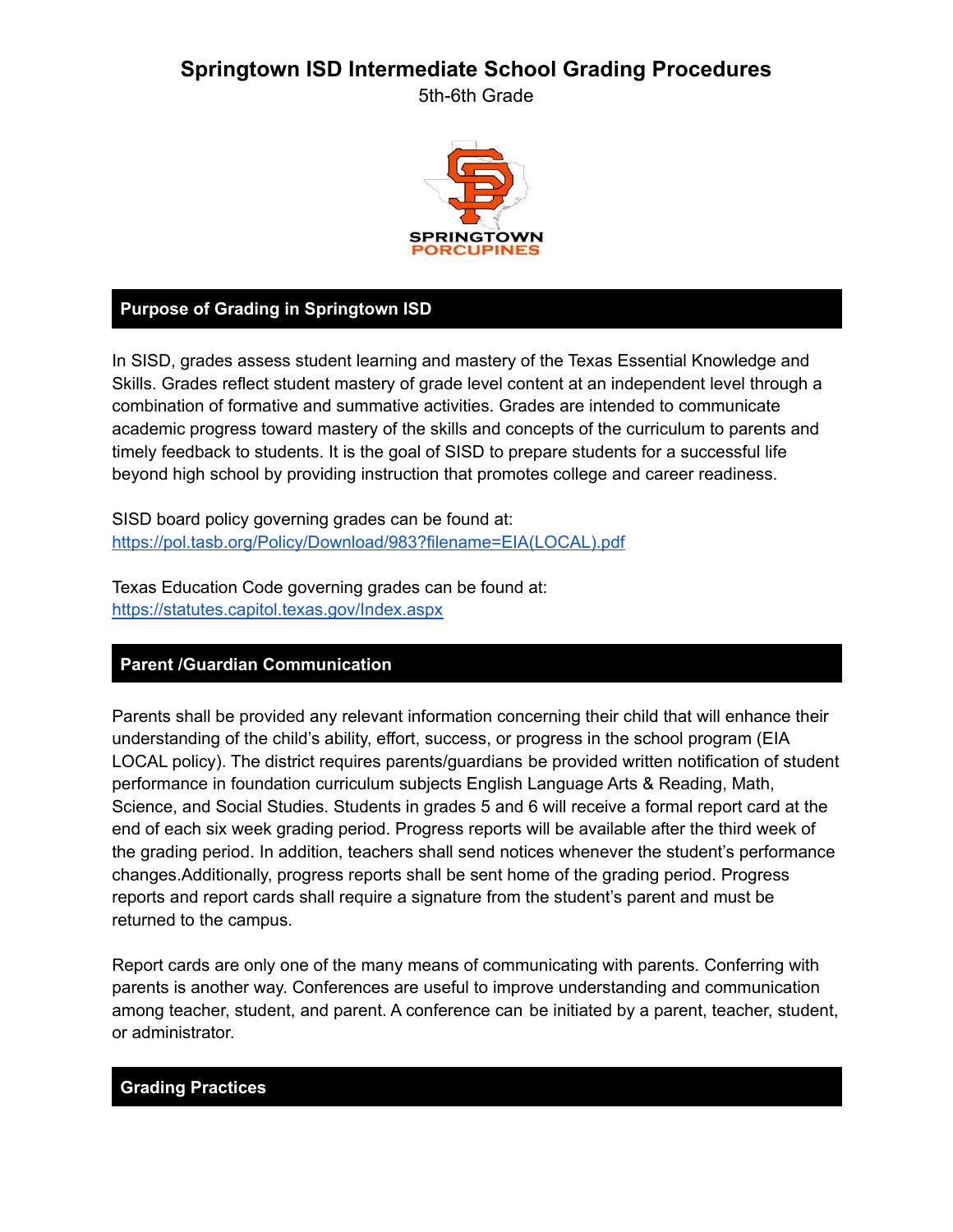All grading and reporting practices will support the learning process and encourage student success. Grades recorded should be reflective of learning and should be based on what a student knows and is able to do in relation to the Texas Essential Knowledge and Skills (TEKS).

### **Assigning of Grades**

- Grades will be entered into Skyward **weekly.**
- Grade points shall not be awarded or reduced for any non-academic activities (i.e., returning a report card,an incomplete paper heading, bringing or possessing supplies, or attending a school-sponsored event).
- SISD does not support students receiving a six week grading period average of 69. It is recommended that a 69 be recorded as a 70 for a six weeks grade. At their discretion, teachers have the ability to raise six weeks grades from 79 to 80, 89 to 90 when using established criteria. Teachers shall utilize the same criteria for all students when deciding to raise a grade.

| <b>Grade Level/Content</b>                                            | <b>Grading Scale</b>                                                                                                                                                                                                                                                           |  |  |
|-----------------------------------------------------------------------|--------------------------------------------------------------------------------------------------------------------------------------------------------------------------------------------------------------------------------------------------------------------------------|--|--|
| 5th-6th Grade                                                         | Student progress is assessed on a 0 to 100 scale:<br>90-100= A (Above Average Progress)<br>80-89= B (Average Progress)<br>70-79= C (Limited Progress)<br>Below 70 = F (Failing)                                                                                                |  |  |
| WIN, Applied Reading,<br><b>Applied Foundational</b><br>Literacy      | P- Pass (adequate progress, time on task, tasks assigned,<br>attendance)<br>F- Fail (inadequate progress, time on task, tasks assigned, and<br>attendance)                                                                                                                     |  |  |
| Technology Applications,<br>Music, Physical Education,<br>Citizenship | E- Excellent (Exceeds Expectations)<br>S-Satisfactory (Meets Expectations)<br>N-Needs Improvement (Fails to Meet Expectations)<br>U-Unsatisfactory (Far Below Expectations)<br>*Prior to assigning a "U," a teacher must have documented<br>contact with a parent or guardian. |  |  |

#### **Minimum Number of Grades**

- Science 12 grades per grading period
- Social Studies 12 grades per grading period
- Math 12 grades per grading period
- English Language Arts & Reading 12 grades per grading period

#### **Homework**

Homework is used for reinforcement of skills and may be included in the six weeks average.

### **Grade Calculations**

All daily and test grades are averaged together for a six weeks average. Semester grades shall be calculated by counting the average of the six weeks' grades. The yearly grade is calculated by adding the two semester grades together and dividing by two.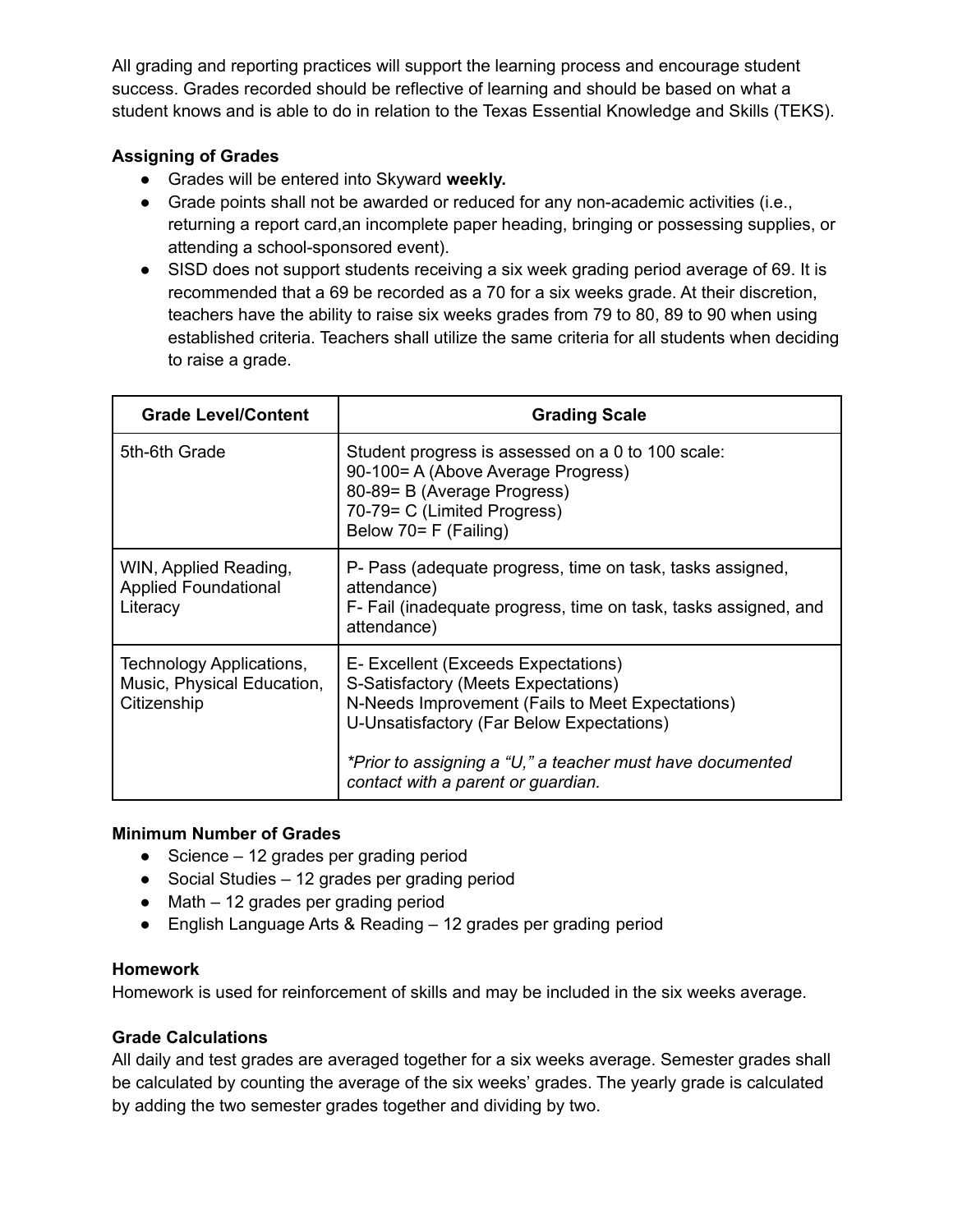### **Late Work Procedures**

Late work procedures will be determined at the campus level and communicated to parents and students. Procedure will be posted on the campus website.

### **Reteach, Redos, & Retakes**

When a student receives a failing grade on a test or assignment, the student must be given the opportunity to redo the assignment or retake the test according to the following parameters:

- The student will be provided an opportunity for tutoring or re-teaching prior to retesting.This may occur during class time, before or after school, or at another time agreed upon by the teacher and student/parent.
- The teacher may require the student to complete missed homework, test corrections, or other items as part of the re-teaching process.
- A student must redo the assignment or retake the test within five (5) school days from the date the assignment or test was returned to the student. A teacher may provide longer than five school days if necessary.
- Any retests will be administered on the campus.
- The grade the student receives on the redone assignment or retaken test will be no higher than a 70. A comment must be added in Skyward to any grade that is a reflection of a redo or retake.

*Note: If 40% of a class fails a specific assessment item or assignment, it is evident that the class has not reached sufficient mastery of the TEKS; therefore, whole class reteach/reassessment is educationally appropriate and required. In this case, students may have the opportunity to reassess for a maximum grade of 100.*

#### **Make-Up Work**

For every school day absent, the student has one school day for completion of missed assignments. Administrators have the discretion to modify this guideline in circumstances where students are absent due to an extended illness. When a student returns from an absence, the teacher will provide make-up assignments as appropriate.

#### **Grading Guidelines for Students with Disabilities**

Students with disabilities are held to the district grading guidelines unless the ARD committee determines otherwise. The ARD committee can consider the use of grading accommodations or modifications based on the disability-related needs of the student. The district has developed a grading guidance document to assist ARD committees in making decisions about grading for students with disabilities. A copy of this guidance document is located on each campus and on the district website.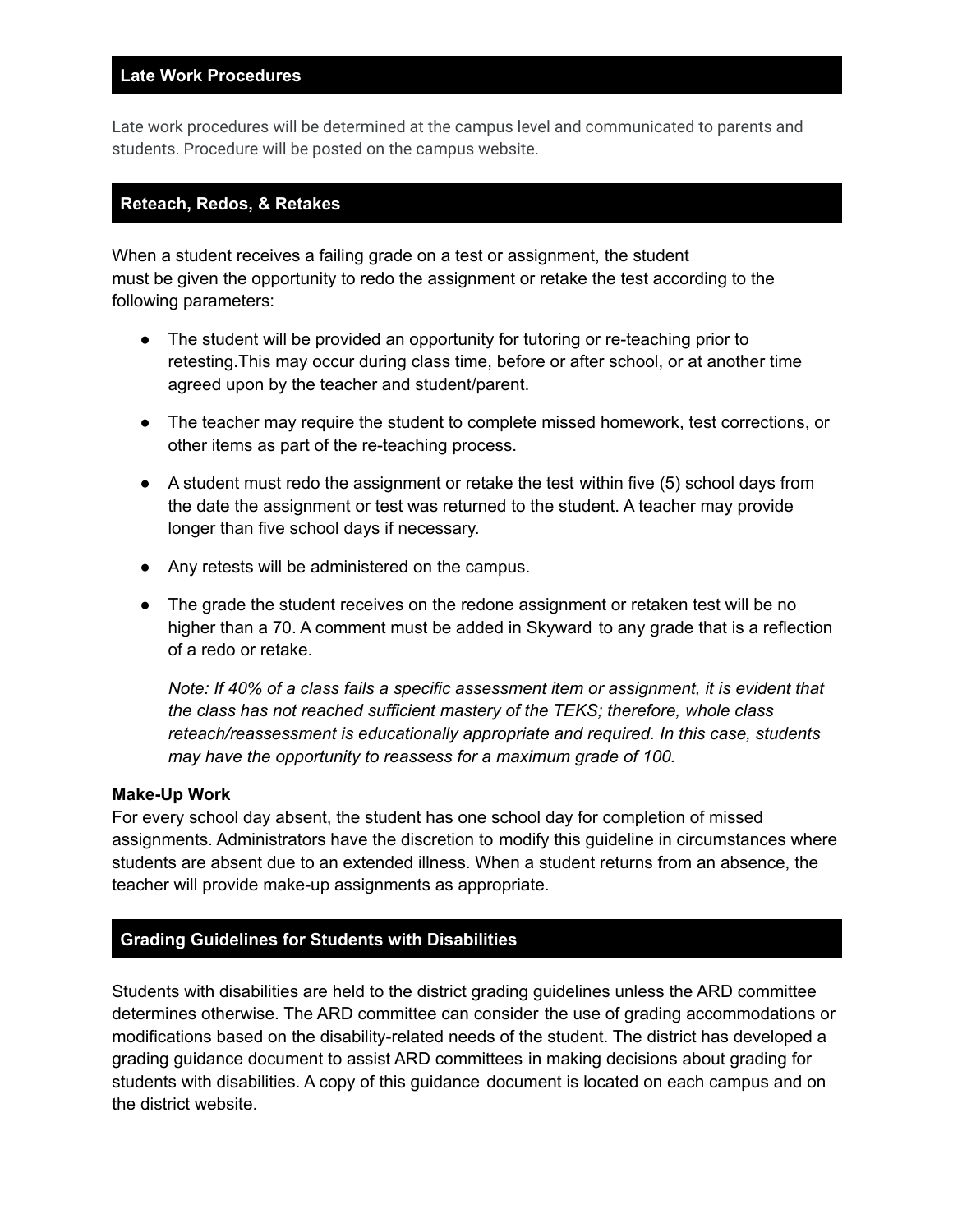#### **Students Receiving Additional Services**

Some students require additional services during the school day. When a child is pulled from the general education classroom, they shall not be penalized for work missed. A child shall not be required to complete lessons or activities completed while they were receiving additional services; such as, Dyslexia, GT, special education, counseling, etc. Teachers must ensure that students are exposed to any missed content and that they have ample opportunities to master the standards and learning objectives.

#### **Transfer Grades**

For transferring students, numerical grades will be recorded exactly as they appear on the withdrawal from the sending school and alphabetical grades will be given the numerical equivalent according to the grading scale of the sending school. If a student enters in SISD from another school district which uses letter grades, the letter grades will be converted using the table below:

| Letter<br>Grade | <b>Numerical</b><br>Grade | Letter<br><u>Grade</u> | <b>Numerical</b><br>Grade | Letter<br><u>Grade</u> | <b>Numerical</b><br>Grade |
|-----------------|---------------------------|------------------------|---------------------------|------------------------|---------------------------|
| $A+$            | 98                        | $C+$                   | 78                        | F                      | 59                        |
| A               | 95                        | C                      | 75                        | P (Passing)            | 70                        |
| A-              | 92                        | C-                     | 72                        |                        |                           |
| $B+$            | 88                        | D+                     | 68                        |                        |                           |
| B               | 85                        | D                      | 65                        |                        |                           |
| В-              | 82                        | D-                     | 62                        |                        |                           |

#### **Academic Dishonesty**

In the event that a student engages in academic dishonesty, the student shall be subject to grade penalties on assignments or tests and disciplinary penalties and/or counseling in accordance with the Student Code of Conduct. Academic dishonesty includes cheating or copying the work of another student, plagiarism, and unauthorized communication between students during an exam. The determination that a student has engaged in academic dishonesty shall be based on the judgment of the classroom teacher or another supervising professional employee, taking into consideration written materials, observation, or information from students.

#### **Finality of Grade & Education Record**

An examination or course grade issued by a classroom teacher is final and may not be changed unless the grade is arbitrary, erroneous, or not consistent with the district grading policy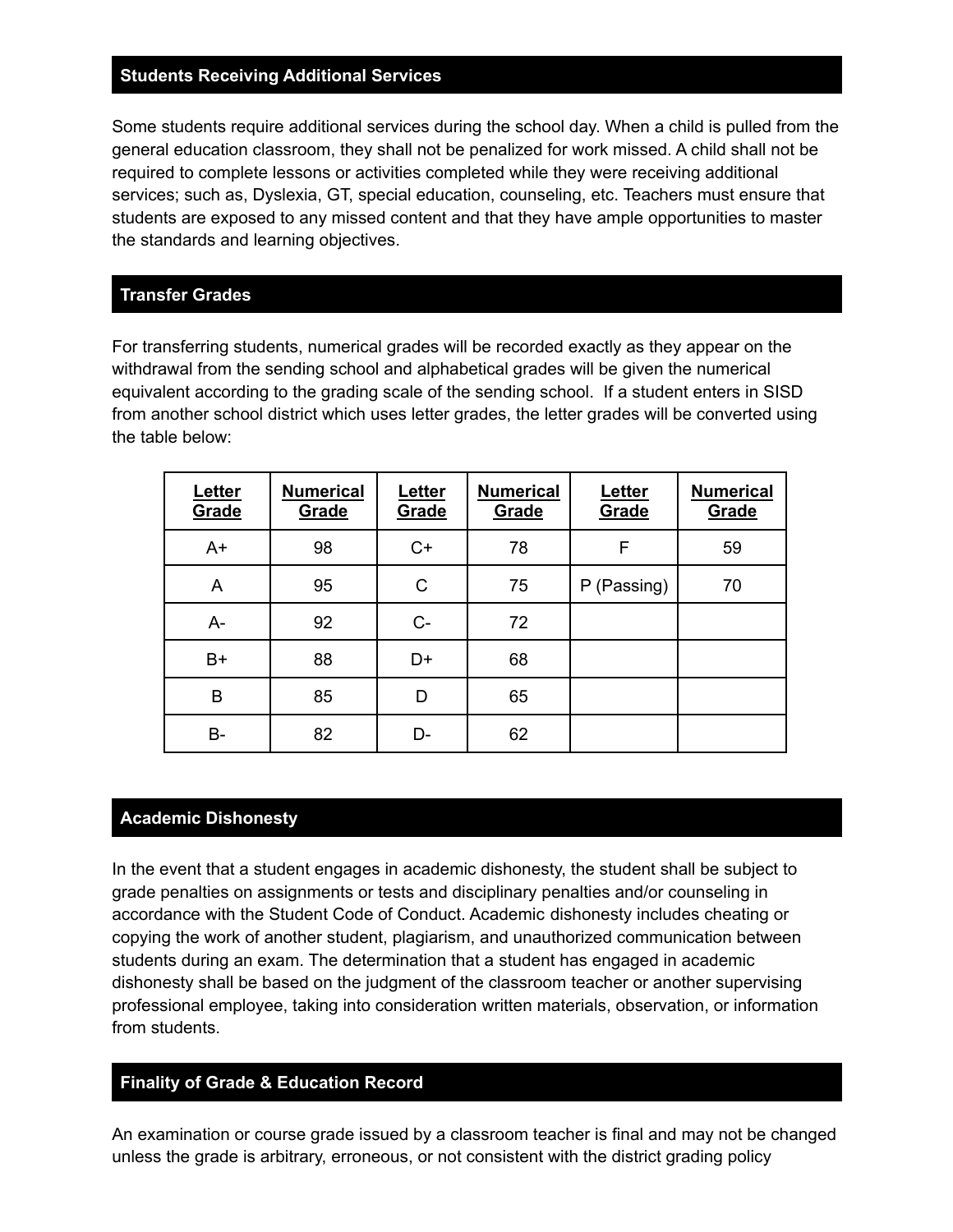applicable to the grade, as determined by the board. A student's grade will be considered accurate, correct, and an education record fifteen (15) District business days after the end of the grading period. All grade challenges must occur within the fifteen (15) District business day timeline.